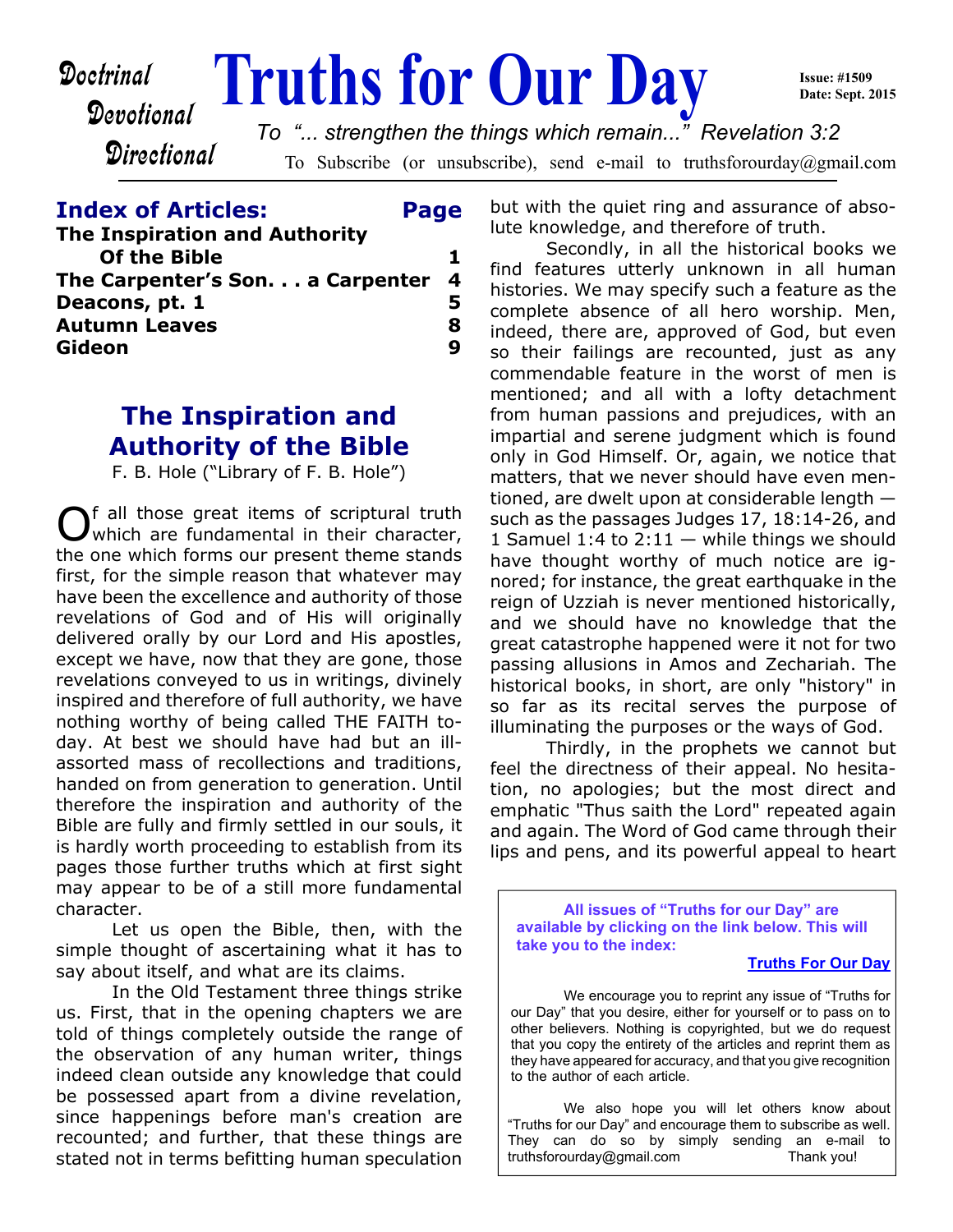and conscience is perceptible today in the hostility their words still awaken in sinful men, as well as in the way of subduing men's hearts with a view to their ultimate blessing.

 When we reach the New Testament, we find plain endorsements of the inspiration and authority of the Old, first from the lips of our Lord Himself (Matthew 4:4, 4:7, 10; Matthew 5:17; Mark 12:24; Mark 14:21; Luke 21:1; Luke 16:31; Luke 24:25, Luke 24:27, Luke 24:44-46; John 5:46-47; John 10:35), and then from the Evangelists in their frequent references to the fulfillment of Old Testament scripture in the life and death and resurrection of the Lord Jesus. "That it might be fulfilled," "That the scripture might be fulfilled," are words that we read over and over again. In the epistles, too, we have inspiration clearly claimed for the Old Testament writers in such passages as 2 Timothy 3:15-17; 1 Peter 1:10- 12, and 2 Peter 1:19-21.

 What about the New Testament? is the question which may now be asked. In its pages the Old is clearly endorsed and treated as inspired of God, but does it claim or assume inspiration equally for itself? The answer is  $-$ Yes.

 The New, be it remembered, has come to us from the pens of some of the apostles of our Lord and Saviour, and their co-labourers. In 1 Corinthians 2:13 we have the Apostle Paul claiming inspiration for verbal utterances of his own and of the other apostles when conveying the truths of Divine revelation. In 1 Corinthians 14:37 he asserts that his writings are "the commandments of the Lord." In 2 Peter 3:15- 16 we have the Apostle Peter corroborating the epistles of Paul and putting them on a par with "the other scriptures."

 Further, in the introductory verses to his Gospel, we have Luke claiming a "perfect understanding of all things from the very first," and also that he wrote "in order" or "with method," so that in result Theophilus might "know the certainty" of the things he had previously received. We have the Apostle John in his first epistle declaring that he wrote it so that believers might "know" that they had eternal life (1 John 5:13). Both these statements assume for the writings in question a certainty and authority which only inspiration can account for. In the Revelation we have the Apostle John receiving the revelation, bearing record of it, and in result producing "the words of this prophecy" (Revelation 1:1-3), and finally pronouncing a solemn curse on any who should dare to tamper with those "words" as originally given (Revelation 22:18-19). Here, again, inspiration  $-$  verbal inspiration  $-$  is assumed.

 These scriptures are quite sufficient to show that the New Testament writers while asserting the inspiration of the Old assume it in equal measure for themselves; and that therefore while the Holy Scriptures, which Timothy knew from his childhood's days — according to 2 Timothy  $3:15 -$  were the Old Testament writings, the "all scripture" of the next verse covers all those writings which we know as the Bible. "All scripture is given by inspiration of God," or "is God-breathed." A remarkable expression that! Just as in creation the finely wrought vessel of clay  $-$  for "the Lord God formed man of the dust of the ground" became a living entity only after God's inbreathing — for He "breathed into his nostrils the breath of life, and man became a living soul" — so what would otherwise have been but a collection of literary fragments has by the fact of God in-breathing every part become one organic whole; living and powerful indeed, since it is the inspired Word of God.

#### **1 Corinthians 2**

1 Corinthians 2 is perhaps the most striking chapter bearing upon this subject, for here we are permitted to see the process that God has been pleased to ordain for the communication of His thoughts to His people. Here are three distinct steps and a distinct action of the Holy Spirit of God in connection with each.

 The first step is that of REVELATION. The things prepared of God for those that love Him, things unseen, unheard, and unimagined by man, have been made known by the Spirit of God, who is thoroughly competent for such work, as the end of verse 10 shows. Verse 11 goes further, and declares that the Spirit of God is the only possible source of such revelations.

 Now these Spirit-given revelations reached, not the world, not even all saints, but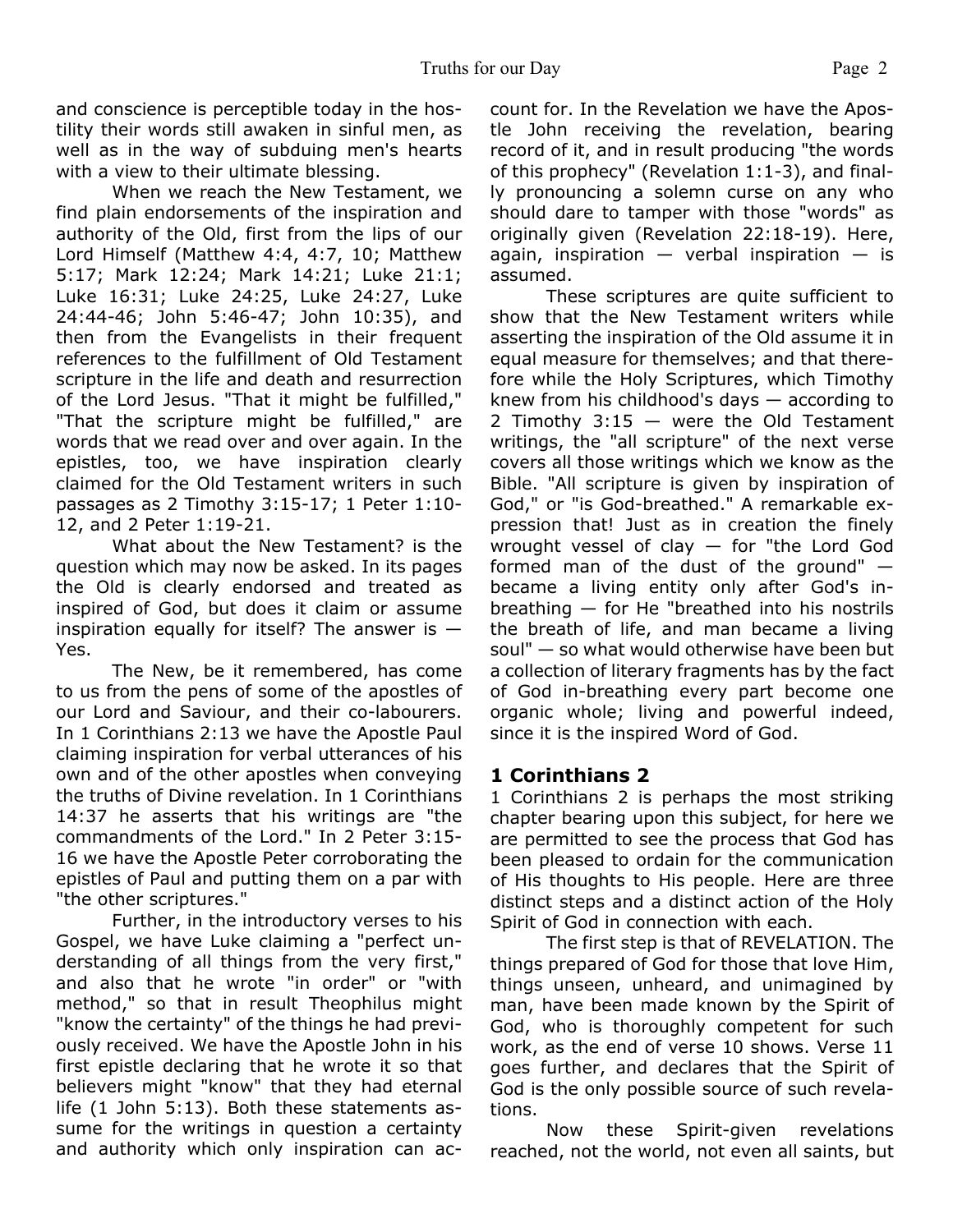the apostles and prophets (see Ephesians 3:5), who are the "us" of verse 10; and having received them they proceeded to convey them to others. Hence the "we" of verse 13 indicates the " us " of verse 10.

 The second step, then, is that of INSPI-RATION. God took care that the apostles and prophets should convey these revelations to others under supervision of a direct and divine kind. They were not left, so verse 13 teaches, to exercise their own wisdom as to the best way of stating the truth, but were guided by the Holy Spirit in the exact words they used.

 Thirdly comes the step of APPROPRIA-TION. The truth having been revealed to men chosen of God, and by them communicated in inspired words, it must now be received or appropriated if it is to have an enlightening and controlling effect upon men. Of this verse 14 speaks. No natural man, i.e., man in his natural or unconverted condition, can possibly receive these things. He totally lacks the faculty that would enable him to receive them. Spiritual things are spiritually discerned. Believers have "the mind of Christ," and have received the Spirit of God that they may "know the things that are freely given to us of God."

 When we speak then of Revelation, we think of that work of the Spirit of God by which knowledge and thoughts which are purely divine are conveyed to the minds and hearts of men chosen of God.

 When we speak of Inspiration we refer to that second work of the Spirit of God by which those men were enabled to set forth the revealed truth in words divinely chosen and therefore of divine fullness and precision, whether they spoke or whether they wrote them.

 Revelation is concerned with the transference of truth from the mind of God to the minds of apostles and prophets, so that the conception and understanding of it might be theirs.

 Inspiration is concerned with the transference of the same truth from the minds of the apostles and prophets to all the saints, and for this not merely thoughts but words were needed. But if human words are to be the proper expression of divine truth they must be chosen and used with perfect fitness and accuracy, and this was secured by the action of the Holy Ghost. "Holy men of God spake as they were moved by the Holy Ghost" (2 Peter 1:21).

 The word translated "moved" in that passage means "carried" or "borne along." These holy men of Old Testament times spake, as borne along by the Holy Spirit.

Take Jeremiah, for instance. It may be quite true that a certain tone and style marks his writings so that any man of literary discernment and familiar with the contents of the Bible may usually recognize them wherever quoted; still, the Spirit of God was the power that bore his mind along the flowing current of God's will, and so controlled his writing that both thoughts and words were God's.

 Sometimes, indeed, this action of the Holy Spirit took so powerful a form as to overleap necessary limitations that existed in the mind of the prophet in question, and caused him to write things the real and full meaning of which he knew not: and so it came to pass that some, if not all, the writers of Old Testament scripture had to enquire and search diligently concerning the meaning of that which they themselves had written. The Spirit of Christ in them had been signifying in their writings matters concerning the sufferings of Christ and the glories to follow. In answer to their search it was further revealed to them that they were writing for the benefit of saints in the future  $$ the saints of the present dispensation. This being so, the full import of their inspired writings necessarily remained vague and indistinct to their own minds. There was full inspiration, but no full revelation save to future generations. 1 Peter 1:10-12 tells us about this, and proves how powerful and real a thing inspiration is.

 With this may be contrasted the kind of inspiration alluded to by Paul in 1 Corinthians 14. In verse 19 he tells us that when giving inspired communications in the assemblies of the saints his object was to give words with his understanding, even if only five in number. He desired to speak of things which he intelligently apprehended in such a way that they were thoroughly intelligible to his listeners.

 The kind of inspiration spoken of in 1 Peter 1:10-12 largely characterized the Old Testament writers, and inasmuch as the proph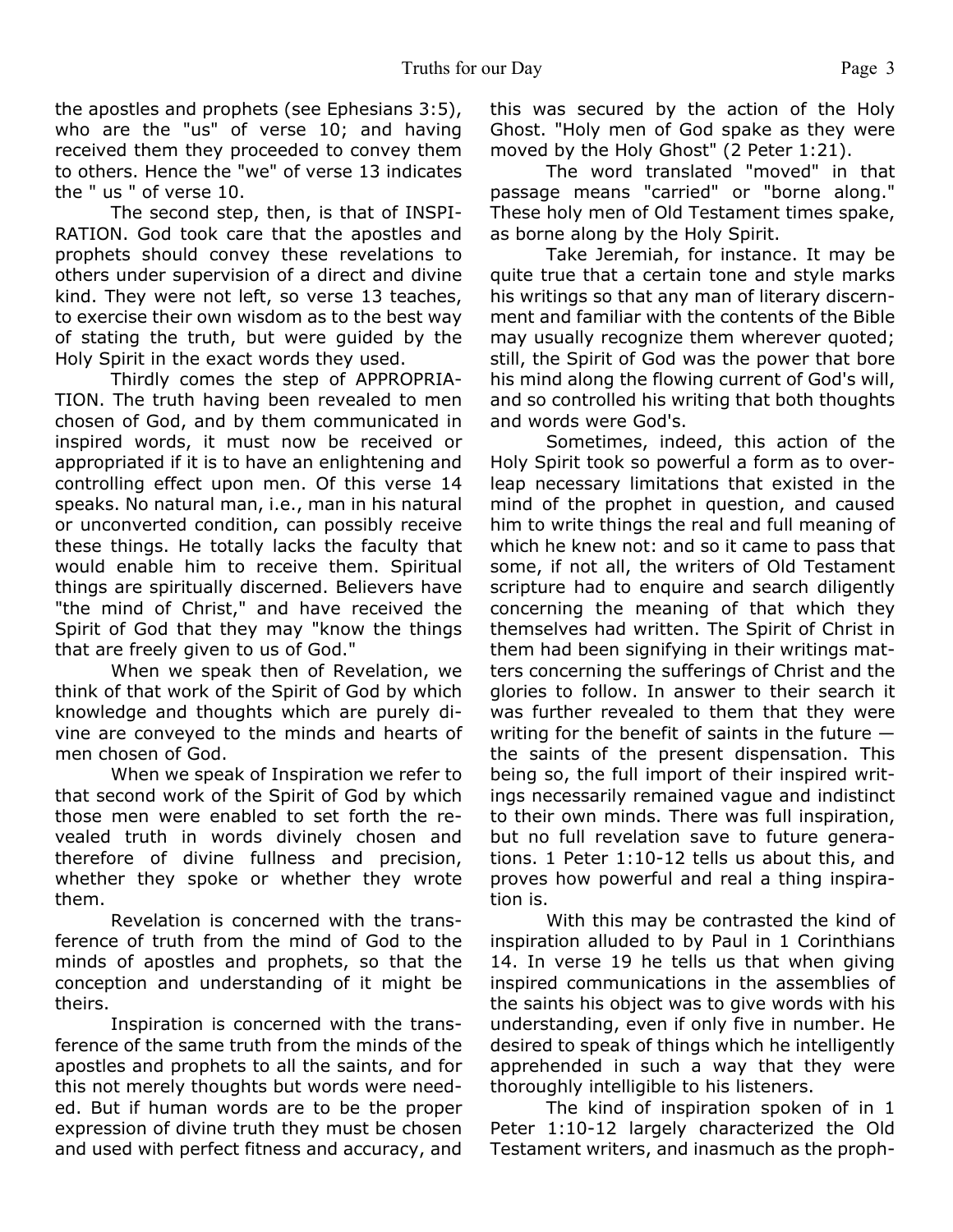ets, who in these cases were the vehicles of the messages, were uninstructed as to the full purport of their words, it may be described, for want of a better term, as unintelligent inspiration.

 The kind of inspiration mentioned in 1 Corinthians 2 is that which almost entirely characterizes the New Testament writings, and may by contrast be termed intelligent inspiration. The possible exception to the rule, which leads us to insert the word "almost" in the above statement, and italicize it, is the case of some parts of the Revelation. It is quite likely that some of the visions and statements in that remarkable unveiling of the future were obscure to John the seer as they are to us, and that they will only stand out clear in their full and distinct meaning to saints of the coming tribulation period. The famous number 666 (Revelation 13:18) is the most pronounced example of what we mean.

 The above distinction may be helpful to those who would study the question a little more closely. It must never be overlooked, however, that whether unintelligent or intelligent, the fact and degree of inspiration is in both cases exactly the same.

(continued)

### **The Carpenter's Son... the Carpenter**

Matt. 13:55, Mk. 6:3 (Mt. 16:18, Eph. 2:10)

The only references to the word "carpenter"<br>in the New Testament are found with relahe only references to the word "carpenter" tion to the Lord Jesus. It was an expression of His identification among the people of Nazareth, where He had worked with His earthly father, Joseph, in the productive labors in which he was occupied. We know little or nothing about the kind of work that entailed, whether very basic or more refined, so we will just look at the meaning of the word and learn something from it.

 We should recognize that nothing that God does is by chance or without purpose. It is very interesting, that Christ was identified distinctly as the "carpenter's son", or "the carpenter" by the people. Such an identity goes beyond the mere human recognition of His occupation, as we know that expressions of Scripture are all determined and known by God to accomplish a purpose.

 Why was it God's purpose for our blessed Lord to be a Carpenter? He spoke of Himself as the Good Shepherd in John 10, and certainly He is. He referred to the disciples as "fishers of men" and that was what they became. But surely the fact of His being called a carpenter must have more than a mundane purpose of identification by the people.

 We would suggest a purpose and teaching that is involved in His being called the Carpenter:

#### **Meaning of "Carpenter"**

The word "carpenter" (G5045) means "artificer, craftsman," and is a word that seems to be derived from a word used for producing, bringing forth, birth, seed sprouting... producing something. It is the word used in Grk. Trans. Of 2 Samuel 5:11, 2 Kings 12:11, (carpenters who did the work in the temple of Solomon), and Isaiah 40:20 ("skillful workman"). It is derived from "architekton" or chief constructor, architect. So that it is suggestive of the skill, work, and purpose of our blessed Lord. Notice some simple thoughts related to a carpenter.

**1. A Carpenter must know the character of His Materials that he works with.** Wood is living material. . .all woods are different, with different qualities and characteristics. Different woods have different grain, hardness, durability, bend-ability, and colors. Some woods are hard, more rigid, but more durable. To work with these takes time, care, patience to work with, mold and shape to purpose. Yet woods such as these last and resist elements.

 Some woods are more soft and flexible, so they can be shaped more easily, carved, and formed. They may not be so durable, or hard, but they have a purpose and unique attractiveness. Some woods have a natural beauty more than others, but all can be stained and made beautiful when finished.

 The material that Christ has selected to work with, producing "masterpieces" (Ephesians 2:10) is not all the same. Christians are not all of the same nature, not with the same personalities or dispositions. Some are more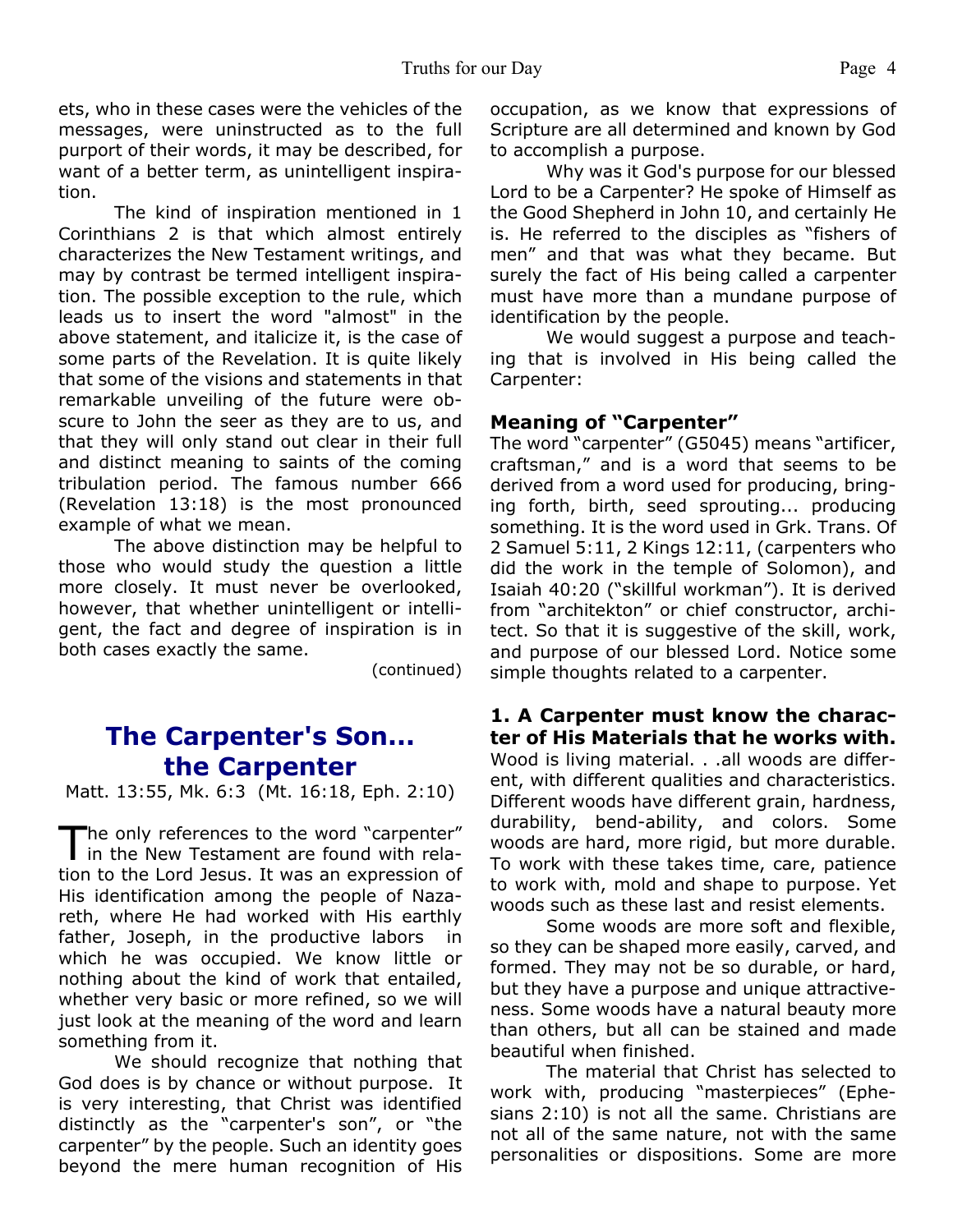definite, determined, settled in their minds, and while they may take longer to develop, they may also be more lasting, and more resistant to outside influences. Others may be more responsive, quicker to show results, may have a warmer personality and are more pliable. They also have a usefulness and an attractiveness. A carpenter suits the material to the product that he wishes to create, and his use of tools and stains may differ, depending on the kind of wood that he is working.

 It is through the infinite wisdom of our Lord that believers come from many different backgrounds with different characteristics. We are thankful that not all are the same, for each one contributes something to the purpose that He has in the building. Sometimes we find such differences somewhat difficult, and one believer might feel frustrated because he or she is not like another, or because another believer is not like him. The Lord knows each one, and He is working in the life of each child of God to produce something in them that reflects His wisdom and skill. The Lord told Ananias, when sent to Saul in Acts 9, that he was a chosen vessel, to bear His name before kings and rulers for the Lord's sake (v. 15). He surely proved that the Lord selected the proper material to use for this important function!

 It is our responsibility to seek to yield to His will and recognize that "all things work together for good," (Romans 8:28), perhaps not good as we see it, but certainly for the fulfillment of His purpose in choosing us and bringing each one who is His into this relationship with Himself. Events, conditions, circumstances, difficulties and other influences all have an effect to bring about the results that are for His glory and honor. It is for our good that we seek to recognize His hand working in these ways.

#### **2. A Carpenter has a Plan and Purpose in Mind when selecting materials**

He intends to produce something that is according to His purpose, and useful. The wise carpenter selects his materials, and works them to accomplish the purpose he has in mind. When visiting an Amishman who built special buggies for the movie and tourist trade, we saw that he selected certain woods for certain purposes. Some were placed in a steamer so that they could be bent to form the wheels, while others were used for other parts. In the same way, the Lord, as the Carpenter, has a divine purpose in view, and He can control and use any means He desires to accomplish it. Peter speaks of the trials of life that the believers experience, and indicates that the sore trials that one experiences may cause present heaviness and sorrow, yet the end result is that the "trial of your faith, being much more precious than of gold that perisheth, though it be tried with fire, might be found unto praise and honour and glory at the appearing of Jesus Christ," (1 Peter 1:6-7).

An artistic craftsman in wood can often see the product that he wishes for produce in the raw wood, and selects it for this reason. So the Lord knows the purpose that He has for each believer, and guides events in his life to produce that which is honoring to Him.

#### **3. A Carpenter has Ability to shape the wood, conform it to His purpose**

He may use different tools, different methods, pressures, or different amounts of time. The ability is in his hands, along with a knowledge of how to use his tools. Not every wood, nor every purpose would call for the same methods. To produce what He desires, he fits different pieces together, producing compatibility of one with the other. We can rest assured that in the life of every Christian, the master "Carpenter" is doing a work that may be different in their life than it is in ours, but He has the ability to accomplish His own purpose in the way that is suited to the individual.

#### **4. A Carpenter eventually brings his work to its Completion. .Perfect**

What he makes reflects on Himself and His ability. It is an honor to Him. It will be useful, according to the purpose for which he has made it. Paul uses the illustration of vessels in a great house (2 Timothy 2:20-21), showing that there are a variety of vessels, and each one is suited for the purpose intended. The stress in that passage is on the importance of maintaining purity and being separate from all that would hinder one's usefulness for God. One day, believers will be displayed to the glory and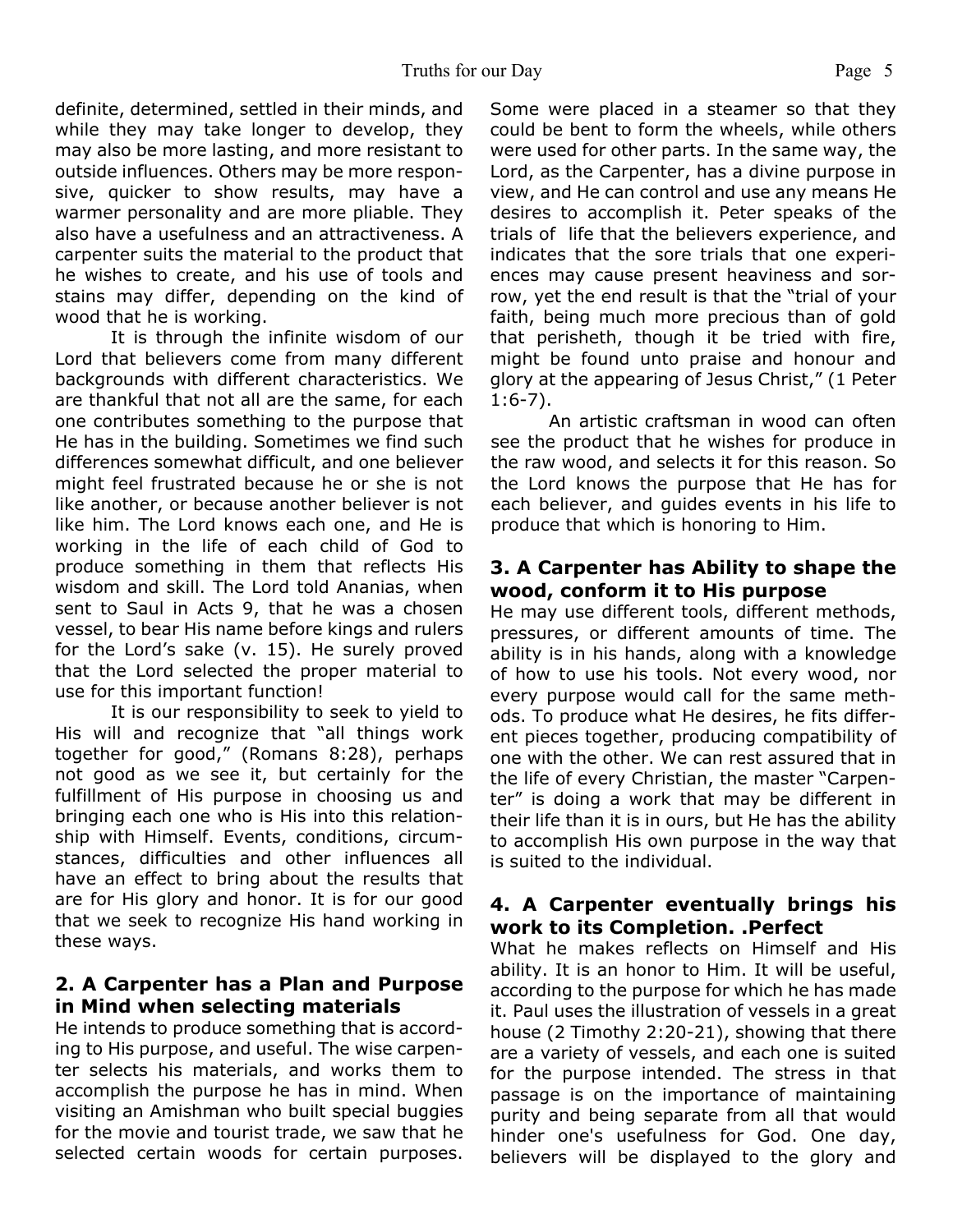honor of the Lord when His work is finished. The church is a masterpiece of His creation. Eternally, she will enjoy His presence and reflect His glory, and He will receive the honor and praise. What is lacking now, or what is defective in our development spiritually, will be brought to completion so that all will be eventually displayed to emphasize what **HE** has done. It is for our blessing to seek to appreciate all that the divine Carpenter is seeking to do in our lives and to allow Him to have His way unreservedly.

*The closer a believer walks with God, the more he will realize the incurable corruption of his Adamic nature. H.A.Ironside*

# **Deacons and Service**

*Joel Portman*

 $\mathsf T$ he service of believers is a very important subject in the Scriptures. It is a result of redemption that the Lord Jesus accomplished on the cross by which we are claimed for Him and made fit to serve Him. It's also our responsibility toward Him who is our Master and who claims our service as the proper response of devoted hearts that have received so much. It is our privilege to do so, being honored by His entrusting us with His work to occupy us until He comes again.

#### **Meaning of "Deacon"**

Deacon is a word that was not translated from the origin word "diakonos" (Strong #1249) in Greek. The origin of the word seems to be uncertain, but it may be derived from "in the dust laboring, or running through dust." ("Word Study Dictionary", S. Zodhiates). It is usually translated "minister" or "servant." It expresses the servant in his capacity to accomplish a work, to meet the requirements of one whom he is serving and a work that he is doing. It looks at the servant in relation to his work and his fitness for that work, rather than conveying any idea of compulsion, or even voluntarism or bondage as "doulos" would suggest.

 An exact rendering signifies a "runner, servant, messenger, or assistant." It indicates one who is competent, capable, and trustworthy, and who can faithfully carry out the interests of his superior in a proper manner. Often it has the idea of responsible representation, or something more than menial service.

#### **Occurrences in the New Testament**

**Usage in the Gospels.** The word is usually translated "servants". It was spoken by the Lord concerning the disciples (Matthew 20:26, John 12:26), about common servants in a household (John 2:5,9), and regarding servants of the King (Matthew 22:13).

**Usage in Acts.** It is generally assumed to apply to the "seven" in Acts 6, but it is never used as a title of these men, they are only called "the seven" (Acts 21:8). However, in Acts 6:2, the expression, "serve tables" is the verb form of the word, and their work is generally connected with deacon work in this instance. We find it in Acts 19:22 in a similar usage.

**Usage in the Epistles.** It is the word used for governing officials who function to administer the laws of the country (Romans 13:4), as servants ultimately of God (v. 6), as they carry out that responsibility. They are seen in their capacity to accomplish that work that God has determined is necessary for the maintenance of order society and for the execution of judgment on evil doers.

Christ is "diakonos" in relation to His work to carry out God's will (Romans 15:8). He is spoken of as a "minister of the circumcision" but never as a slave (doulos) to men. But He did serve as a slave (doulos) to God to accomplish a work for the benefit of His people and to fulfill God's purposes toward them.

Apostles and other servants who were actively engaged in service for the Lord and His people were called deacons, whether they served in teaching, ministering to others, or in the gospel. This includes Phoebe in Romans 16:1, who is called a "deaconess" of the assembly in Cenchrea, and Paul and those with him (1 Corinthians 3:5, Ephesians 3:7, 1 Timothy 4:6 re. Timothy.) The qualifications for such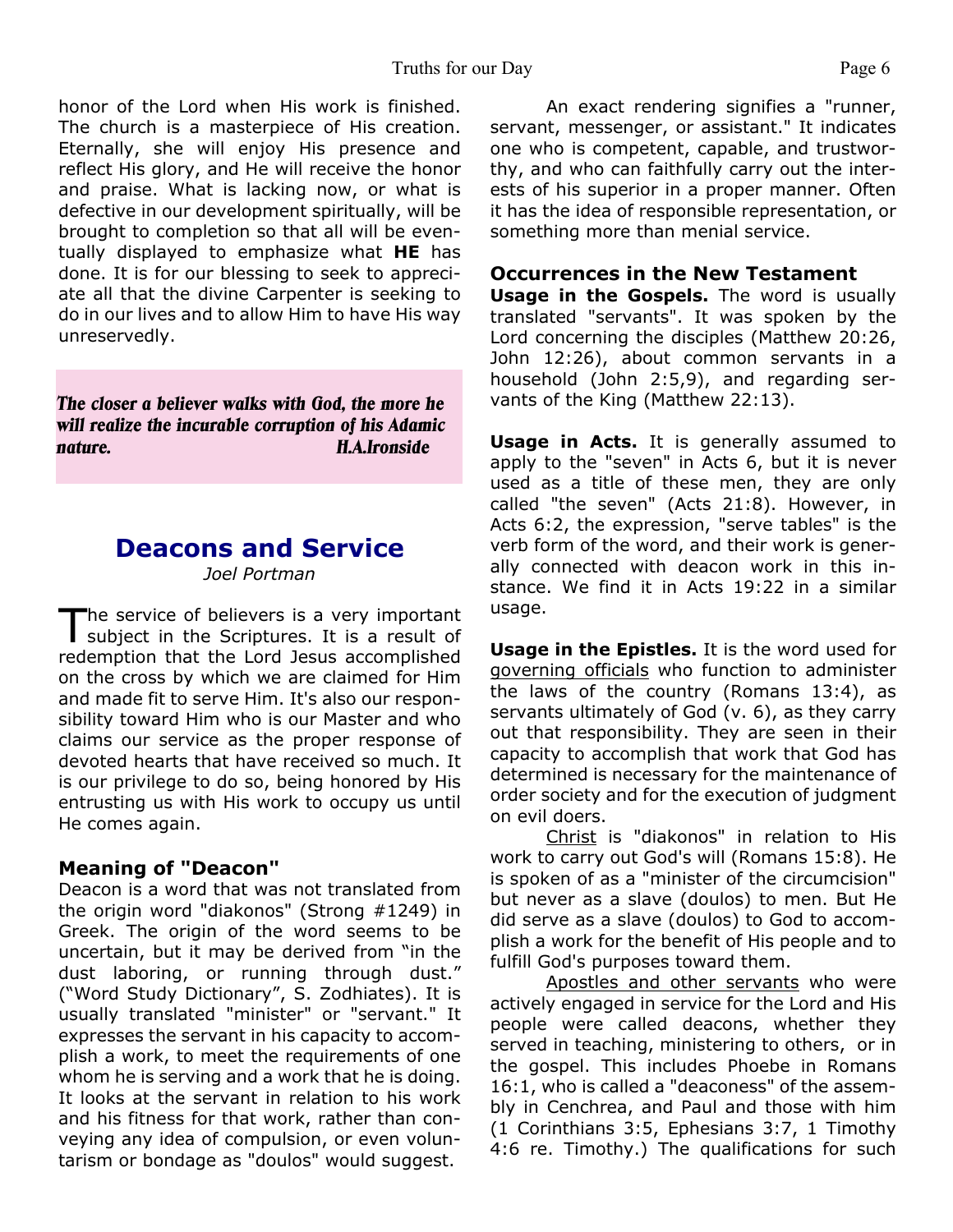men are found in 1 Timothy 3:8-13. In this passage, the adjectives that are applied to "deacons" are in the masculine plural, indicating that these were men who functioned publicly in the local assembly. In v. 11, it is impossible to determine clearly that he is referring to women deacons; it seems better to allow the verse to describe the wives of deacons.

#### **Aspects to Notice**

1. In the Gospels, this word is usually used as it applies primarily to "spiritual truths." I.e., the pictures presented illustrate to us what should be true of everyone seeking to serve the Lord in any capacity. We do not take their usages as indicating physical aspects of work as would be pictured in the parables presented, or in its application to the disciples (Matthew 23:11).

2. In Acts, the noun is not found, but the verb is (#1247) in Acts 6:2. However, more than simple manual labor was involved in this matter. Consider the serious implications of the work for which the apostles sought the Seven. It was a wise response by the apostles to a very serious problem that had arisen that called for great wisdom and care, to make sure that it would not result in lasting consequences that would produce division among the saints at this early stage. The work involved their responsible representation of the entire company in the work of distributing funds needed for the care of the widows who were destitute, and it would have great personal, emotional and spiritual implications.

 Notice in this case the extremely high qualifications that were required in those who were called to this work. They were excellent, spiritual, qualified men who could be entrusted with this serious work. They had to possess:

1. A Good Testimony (honest report), the same as in 1 Timothy 3:8 regarding deacons. They could not have anything about their lives that would give any ground for a charge to be laid against them, or which would bring any reproach upon the work in which they were engaged. It is a word related to "witness" or capability to be a martyr for the truth, giving faithful testimony without compromise. It is the same 16:2 regarding Timothy, and in Acts 22:12 regarding Ananias from all the Jews.

2. Full of the Holy Spirit or subject to and

being controlled by the Holy Spirit. These were not carnal men, not fleshly men, but men whose lives displayed spiritual power. This characteristic was not displayed by spiritual gift then nor now; it is an entirely different thing altogether. It is not by the ability to perform miraculous works. It is by the evidence of a life that exhibits the spiritual qualities that show that one is subject to spiritual control, in one who displays the fruit that is the evidence of it.

3. Marked by Wisdom They possessed excellence in attitude and action. This included knowledge and godliness, a striving after the highest by the best means. It expresses a proper outlook on life that applies spiritual and eternal principles to decisions, priorities, ambitions and expectations. It is the characteristic of taking account of knowledge and observations, and resolving conflicts and difficulties in a spiritual context with the proper application of truth to every aspect.

 Notice the further expression of their work, which went beyond giving physical assistance in a local assembly, or more than doing mundane tasks such as cleaning the hall or arranging the chairs. It was a work that involved representing the entire assembly, taking responsibility in serious, vital matters, which was an expression of work that required spiritual qualities to fulfill.

 If this is not true, then we would have to require that any one who does anything to serve in an assembly must possess the same spiritual qualities that are called for in the New Testament regarding deacons. Either that, or we would need to lower the standard to enable those who are not so qualified so that they can be involved in such service.

**Usage in the Epistles.** The verb form (#1247) is used in several ways that would involve physical ministry as well as spiritual. Notice the following references:

 Romans 15:25, regarding Paul going to Jerusalem to "minister" to the saints (materially). But that ministry involved great responsibility, since he was conveying the gift of the saints in Asia to those needy ones in Judea. This is also seen in 2 Corinthians 8:19, involving the collecting of the gift for the assistance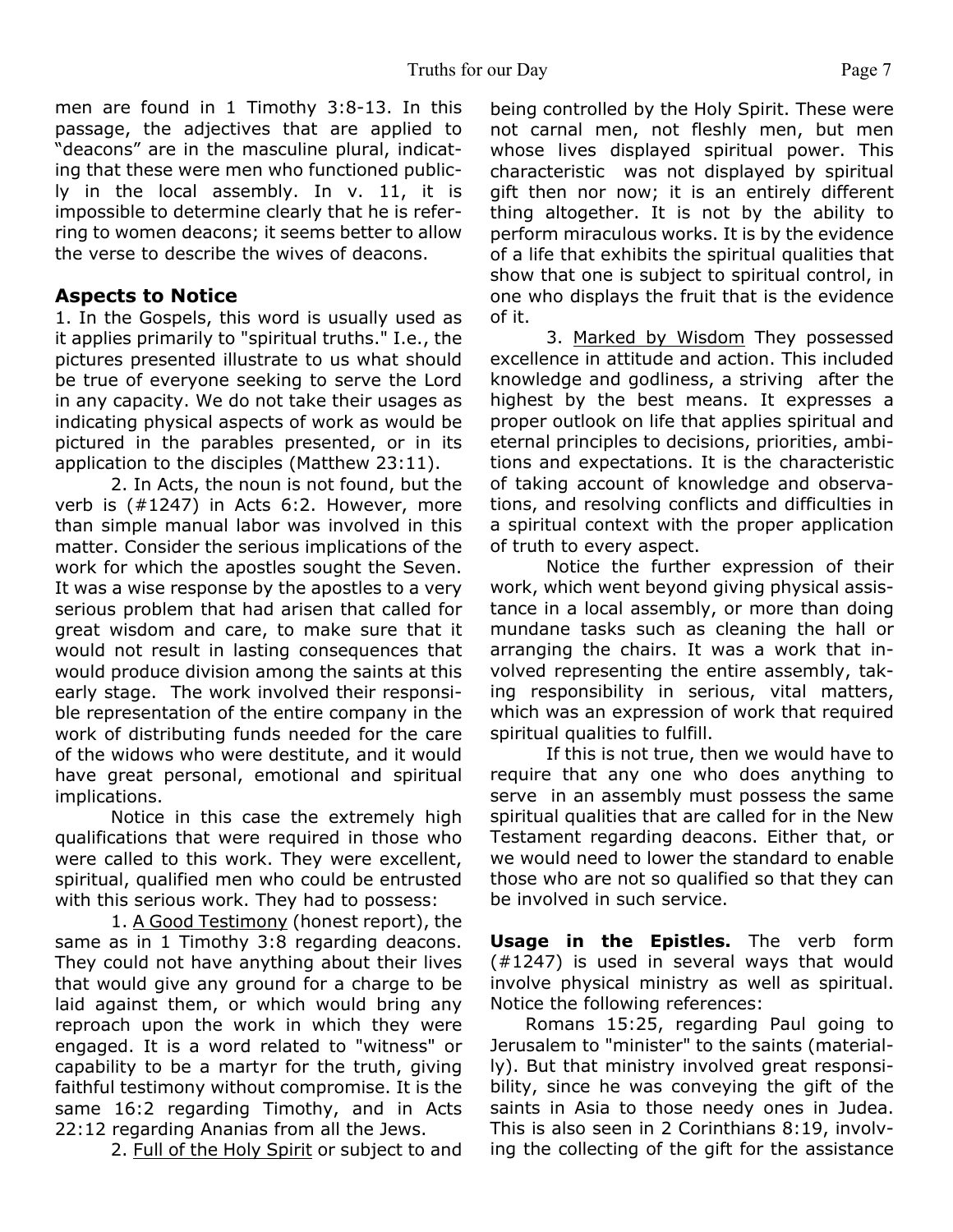of the Jewish saints.

2 Timothy 1:18. Onesiphorus' service to Paul in prison in Rome is called "deaconing."

Philemon 18 when referring to Onesimus, who might have served Paul when in prison. The noun form (#1249), is used

2 Corinthians 11:15 when describing Satan's servants carrying out his bidding.

 Romans 13, regarding government officials functioning in their service.

 Romans 15:8, in application to Christ's service toward the nation of Israel

It is also used with regard to the apostles and those who labored with them to serve the Lord in a spiritual capacity.

#### **Conclusion**

It seems clear that the primary emphasis in the epistles is on those who fulfill a spiritual work that represents Christ or the saints such as in handling material things belonging to the Lord, the preaching of the gospel to sinners or in the teaching of the Word to the saints. This is entirely true in passages that speak of a deacon in his service toward a local assembly. There never seems to be any aspect of this truth that involves what we might normally think of as deacon, or serving work, in the more menial aspects of it.

 However, one cannot entirely rule out the other aspects that include physical and material service to the saints. It does seem that in relation to assembly function, this is not the primary teaching, and if it is in any case, it is in a capacity that involves responsibility and representation of the assembly as a whole, such as handling assembly finances or serving in a capacity that demands responsibility to represent the entire assembly.

*(Continued)*

#### **AUTUMN GLORY…** *Jim Beattie*

With the leaves beginning to change colour,<br>we trees are announcing that the summer theatre is closing its doors in preparation for the autumn drama. A new season is about to begin.

In its wake are other changes. School is already in full swing. We will be storing summer furniture, busy with harvest, celebrating Thanksgiving and–soon enough–making preparation for the Christmas holidays.

What impresses me so much about autumn is the awesome beauty of the season. This is underscored in a special way when I travel through northern Ontario. I can still recall my first sight of autumn leaves at their peak in the near north. I was in my mid-teens and I was overwhelmed with the sight as I stood at a high point overlooking a deep valley filled with a full spectrum of fall colours.

I see a lesson in this. God has left the blaze of glory for the end of life. I think of people I have known who are now gone. As they faced the end of their days they became sweeter, more mellow, a greater joy to be with.

I have also seen sad exceptions to this. Life has its trials and some people allow themselves to become bitter. They build up an account of hostility accumulated from perceived wrongs, misunderstandings, slights, and a multitude of other hurts.

There are two ways to leave this world. In the Bible, Job notes both. He observes: "One dieth in his full strength, being wholly at ease and quiet. And another dieth in the bitterness of his soul, and never eateth with pleasure" (Job 21:23, 25).

The Psalmist speaks of those who have placed their trust in God and shows the wonderful result of this. He states: "The righteous shall flourish like the palm tree: he shall grow like a cedar in Lebanon. Those that be planted in the house of the Lord shall flourish in the courts of our God. They shall still bring forth fruit in old age; they shall be fat and flourishing" (Psalm 92:12 -14).

How we end our days depends on our attitude. We can go out with glory or with gloom. The fall season is a first-class reminder of what will mark the closing seasons of our life.

"Thanksgiving is inseparable from true prayer; it is almost essentially connected with it. One who always prays is ever giving praise, whether in ease or pain, both for prosperity and for the greatest adversity. He blesses God for all things, looks on them as coming from Him, and receives them for His sake- not choosing nor refusing, liking or disliking, anything, but only as it is agreeable or disagreeable to His perfect will." —  $\qquad$  — John Wesley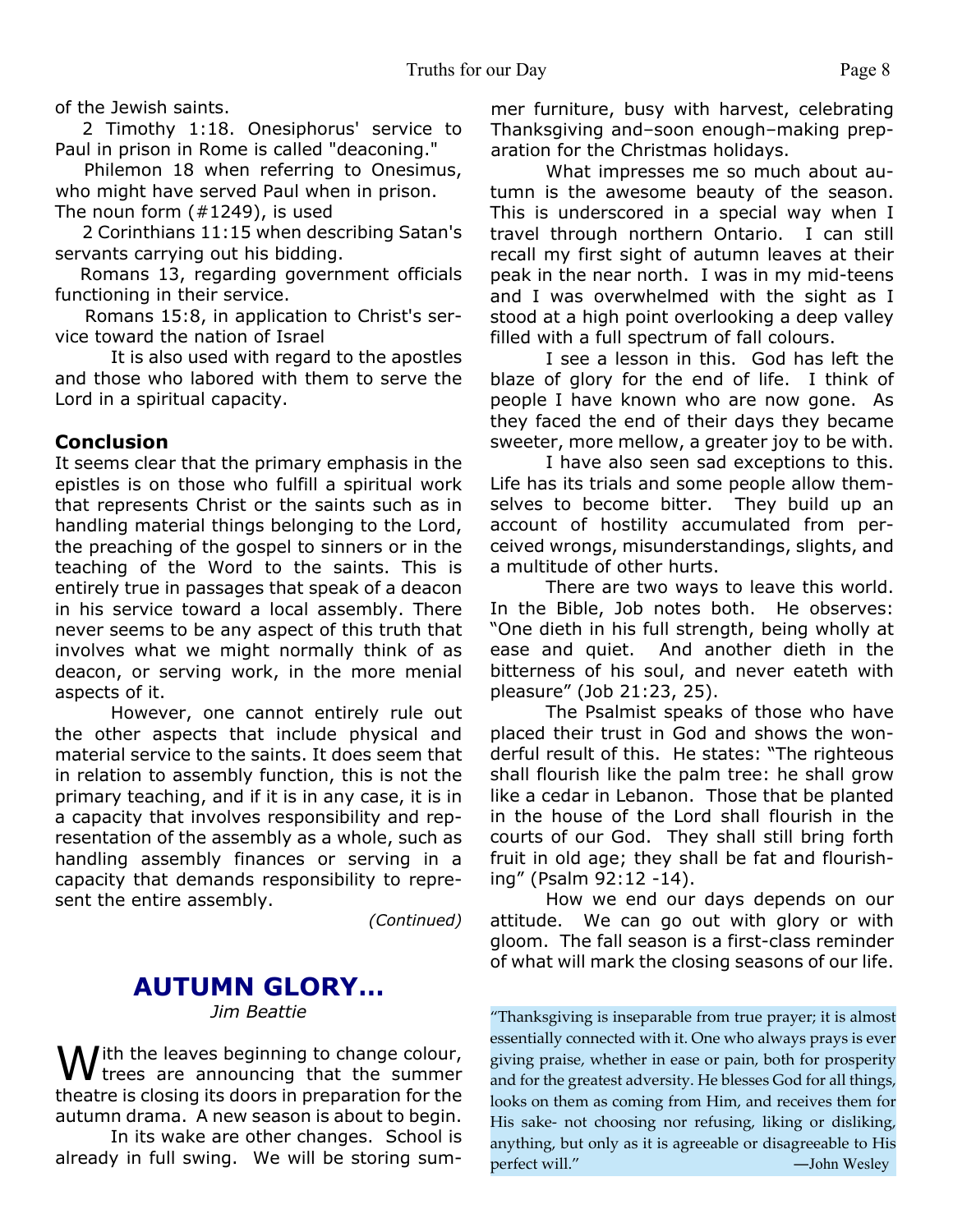# **Gideon**

#### *Paul Plubell*

I would like that you read with me from the<br>Book of Judges, chapter 6, verse 11, through would like that you read with me from the to chapter 7, verse 7, and then from verse 16 of that chapter to verse 21. May God bless to us the reading of His Holy Word.

One cannot but be amazed at the repeated apostasy of Israel. The Book of Judges alone records that seven times the children of Israel went into apostasy, and that seven times over the Lord raised up a man to deliver them from the servitude of their enemies, and to lead them back into the blessing of Almighty God.

When we come to chapter 6, we see the people in bondage to the Midianites, and if we had read farther back, we would have noticed the message of the Lord by the prophet to the people, "Ye have not obeyed My voice." That which brought Israel into bondage was disobedience to God. When disobedience took place, the Midianite moved in. "Midian"means strife. What a sad condition must have existed in the land with hunger, enmity, strife, and disobedience among God' beloved people.

How wonderful of the Lord to remind us that, regardless of how grave the situation, God had a man. I am prepared to say that God will always have a man. Remember this, God is always prepared to use a man, or a group of men, to lead his people back into fellowship with Himself. Such a man was Gideon. I would like to inspire in the hearts of all with a desire to follow his example, to be a man of God in the face of outstanding difficulties.

I would like you to notice this man. The Bible says that when the Lord found him, he was threshing wheat. Mr. Newbury points out that he was threshing wheat "in" the winepress. In the midst of starvation and bondage I see one man, Gideon, down in the winepress threshing wheat. He was going to see that his people were fed. Regardless of what else would come or go, the people that belonged to Gideon were going to feed upon wheat. Notice the place where Gideon was, in the winepress, the place where the blood of the grape was trampled out, the place typifies Calvary. If you expect to feed the people of God, O, young man, listen! If you aspire to feed God's people

you will have to stay by the winepress. There is always one means through which God provides for His people; it is through the man that dwells near the cross of Calvary.

Repeatedly in the Word of God, the simile is used that we, His people, are the sheep of His pasture. Sheep in the Scriptural sense do not need to be sheared, they need to be fed. It is amazing that in the Bible sheep shearing is only mentioned three times, and each time in connection with evil. How anxious God is to leave on record that He would have His people fed.

The Lord found Gideon in the place of the cross preparing the finest of the wheat in order to feed the people. Notice how He addresses him, "The Lord is with thee, thou mighty man of valour." God reckons things in a different light to what we do, a man need not be in the forefront of the battle to be considered courageous. He may, like Gideon, under trying circumstances be quietly preparing food for the people of God. God recognizes valour in the man that maintains something of communion with Himself.

Immediately the Lord addressed Gideon, he identified himself with the sad condition of the nation. This is one thing that is always found in a God-sent leader. He does not stand aside and accuse others; like Nehemiah he confesses, "I and my people have sinned." Gideon began to speak to the Lord about the state of declension, but the Lord gave him one command, "I have sent thee, go in this thy might." With this word and commendation from the Lord that timid man became the man of valour, and he left the winepress to lead the people of God to victory. God is still looking for men like that; men who will dwell with Christ near the cross; men who will bask in His love and feed His people, and go forth to triumph in the power of the Lord.

Did you ever think of how many answered Gideon's call for volunteers? Thirty thousand. I would to God that it were as easy today to get volunteers for the work of Christ. Thirty thousand men left everything and, with a man little known, went to win the battle for the Lord under his leadership.

The Lord said, "The people are too many. . . lest Israel should vaunt themselves